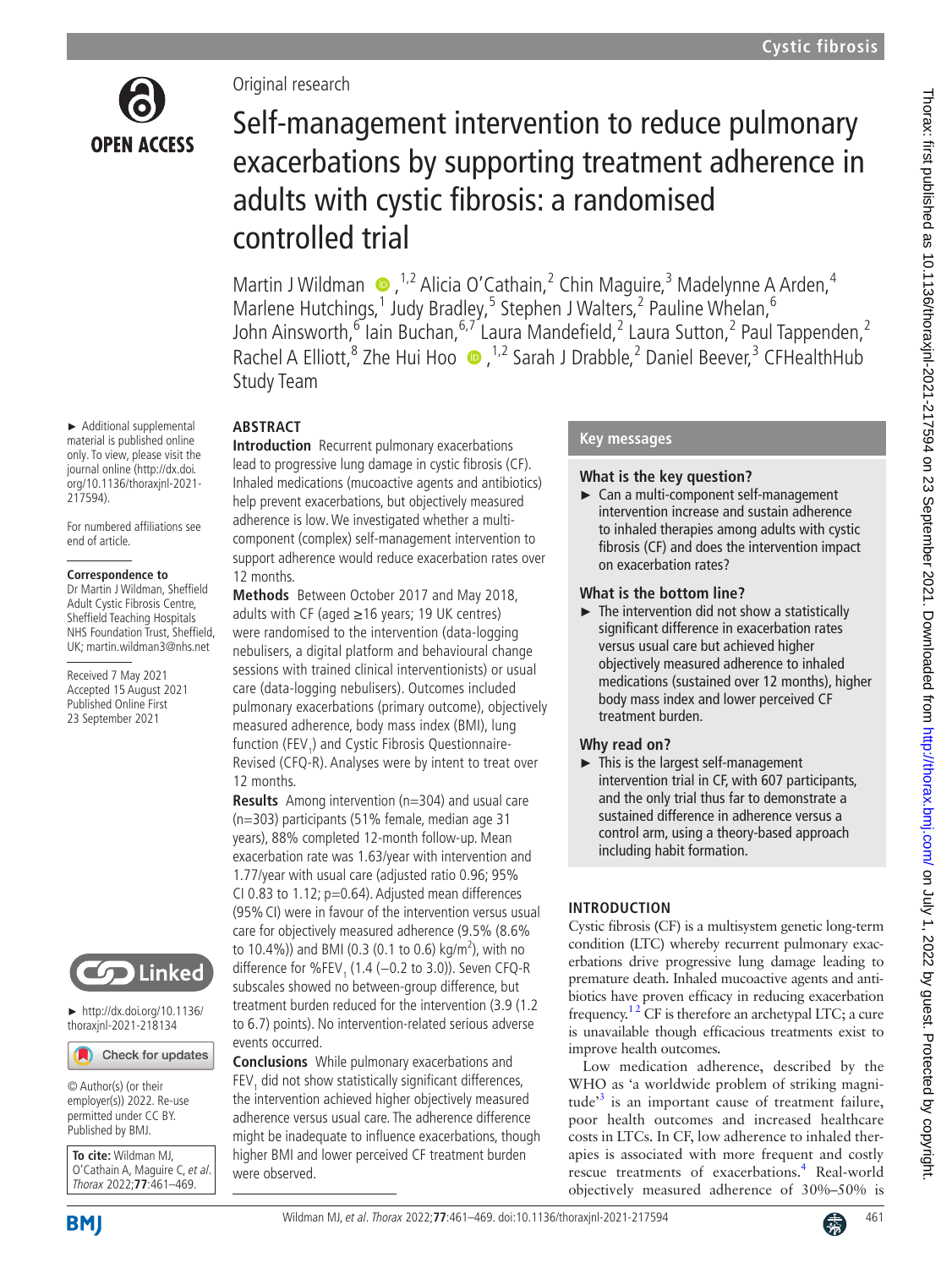<span id="page-1-0"></span>

| Table 1                | Description of the intervention                                                                                                                                                                                                                                                                                                                                                                                                                                                                                                                                                                                                                                                                                                                                                                                                                                                                                                                                                                                                                                                                                                                                                                                                                                                                                                            |
|------------------------|--------------------------------------------------------------------------------------------------------------------------------------------------------------------------------------------------------------------------------------------------------------------------------------------------------------------------------------------------------------------------------------------------------------------------------------------------------------------------------------------------------------------------------------------------------------------------------------------------------------------------------------------------------------------------------------------------------------------------------------------------------------------------------------------------------------------------------------------------------------------------------------------------------------------------------------------------------------------------------------------------------------------------------------------------------------------------------------------------------------------------------------------------------------------------------------------------------------------------------------------------------------------------------------------------------------------------------------------|
| <b>TIDieR</b> category | Description of the CFHealthHub intervention                                                                                                                                                                                                                                                                                                                                                                                                                                                                                                                                                                                                                                                                                                                                                                                                                                                                                                                                                                                                                                                                                                                                                                                                                                                                                                |
|                        | CFHealthHub digital platform (website and smartphone application) that: (1) displays real-time objective adherence data from the nebulisers to the participant and<br>care team, (2) provides behavioural change tools and content (comprises of six modules, see 1)) in a 'My Toolkit' area designed to increase motivation for adherence,<br>to address capability and opportunity barriers and to build habits for taking treatments, and (3) includes an intervention manual, with procedures and worksheets<br>for use by clinical interventionists in their interactions with participants.<br>Behaviour change sessions where the content and behaviour change techniques within each of the six modules were delivered through the participant interactions<br>with site's interventionist.                                                                                                                                                                                                                                                                                                                                                                                                                                                                                                                                        |
| Why                    | CFHealthHub aims to support adults with CF to increase adherence to nebuliser treatment using the COM-B framework and to build habits for treatment to enable<br>maintenance.                                                                                                                                                                                                                                                                                                                                                                                                                                                                                                                                                                                                                                                                                                                                                                                                                                                                                                                                                                                                                                                                                                                                                              |
| Who                    | Interventionists were healthcare professionals employed for the trial ( $n=32$ ),<br>18 of whom job shared (with clinical roles in the CF team) and 26 were existing members of the centre's CF multidisciplinary team. There was the WTE of eight<br>physiotherapists, three psychologists, six specialist CF nurses, one pharmacist and one dietitian; that is, one WTE interventionist per centre.                                                                                                                                                                                                                                                                                                                                                                                                                                                                                                                                                                                                                                                                                                                                                                                                                                                                                                                                      |
| How and where          | All intervention sessions were structured by a worksheet to guide delivery and delivered with a person-centred communication style. First intervention sessions were<br>always face to face; review sessions were face to face or by telephone.                                                                                                                                                                                                                                                                                                                                                                                                                                                                                                                                                                                                                                                                                                                                                                                                                                                                                                                                                                                                                                                                                            |
| When and how much      | Intervention participants had access to the digital platform and received tailored flexible support from the interventionist throughout the 12-month trial period.<br>All intervention participants received a first and intermediate review visit, thereafter support was tailored according to response (figure 1; further details in online<br>supplemental 1appendix A).<br>Participants with baseline objectively measured effective adherence $\leq$ 80% underwent a normal pathway of six sessions (1× first intervention visit 40–60 min; 2×<br>intermediate reviews 5-15 min; 2x reviews 30-45 min; 1x phase review 20-30 min) over 12 weeks, with phase reviews every 12 weeks thereafter, or every 6 weeks<br>for participants with baseline adherence <25%.<br>Participants with baseline objectively measured effective adherence >80% followed a 'very high adherence' pathway of three sessions (1 x first intervention visit; 1 x<br>intermediate review; $1 \times$ phase review), with phase reviews every 12 weeks thereafter.<br>Following these initial pathways, additional blocks of sessions were offered when: (1) a participant requested further support; (2) a participant's adherence reduced<br>by $\geq$ 20% in a 4-week period; or (3) a participant received intravenous antibiotics for an exacerbation. |
| Tailoring              | Each session was tailored to an individual's needs based on: their nebulised medication prescription; their necessity and concern beliefs (BMQ-Specific); and their<br>discussions with interventionists about their motivation and specific capability and opportunity barriers to adherence. For example, the goal setting and review and<br>treatment plan modules are used only for participants who are motivated to increase their treatment adherence and participants with very low motivation spend<br>more time focusing on the my treatment module and on relationship building with the interventionist.<br>While the entire content of the digital platform was available for participants to browse, tailored/personalised aspects were added to the 'My Toolkit' area. For<br>example, content addressing particular participant concerns about treatment, and personal action and coping plans.                                                                                                                                                                                                                                                                                                                                                                                                                            |
| <b>Modifications</b>   | There were no major changes to the delivery of the intervention through the study.                                                                                                                                                                                                                                                                                                                                                                                                                                                                                                                                                                                                                                                                                                                                                                                                                                                                                                                                                                                                                                                                                                                                                                                                                                                         |
| How well               | Fidelity of intervention delivery was assessed throughout the study with two reviewers independently assessing a sample of audio-recording and worksheets from<br>sessions (first intervention session, review, phase review) using a scoring sheet (further details in online supplemental appendix A).                                                                                                                                                                                                                                                                                                                                                                                                                                                                                                                                                                                                                                                                                                                                                                                                                                                                                                                                                                                                                                   |

BMQ-Specific, beliefs and medications questionnaire-specific; CF, cystic fibrosis; COM-B, capability opportunity motivation-behaviour; TIDieR, template for intervention description and replication; WTE, whole time equivalent.

lower than that of 80%–100% usually observed in clinical trials.<sup>5</sup> Therefore, people with CF are unlikely to derive optimal benefit from inhaled therapies.<sup>5-10</sup> At the same time, perceived treatment burden is high among people with  $CF<sup>11</sup>$  and the James Lind Alliance Priority Setting Partnership identified 'effective ways of simplifying treatment burden' as the top CF research priority.<sup>[12](#page-8-5)</sup>

Developing strategies to increase adherence is another CF research priority<sup>12</sup> and could improve health outcomes by reducing exacerbation rates.<sup>[6](#page-8-6)</sup> Insufficient evidence exists to promote any particular adherence strategy.[13](#page-8-7) Large randomised controlled trials evaluating adherence interventions in CF continue to present negative findings, $14$  possibly because interventions are generally under-theorised and insufficiently tailored to individual needs.<sup>[15](#page-8-9)</sup> In addition, objectively measured adherence is largely absent in routine CF care, while self-reported and clinician estimates of adherence are notoriously unreliable, ${}^{8}$ which prevents effective diagnosis, prescribing and provision of person-specific adherence support.

The Capability Opportunity Motivation-Behaviour model, based on a synthesis of frameworks of behavioural change, predicts that treatment taking depends on capability, opportunity and motivation.<sup>16</sup> Reflective motivation is largely dependent on perceived necessity of adherence and treatment concerns $17$  and can be increased through education, persuasion and confidence building. For those motivated to adhere, increasing awareness of their objectively measured adherence through self-monitoring increases capability, that is, making visible the gap between objective and subjective adherence.<sup>[8](#page-8-10)</sup> Problem-solving techniques can be used to overcome individual capability and opportunity barriers. Theories of behavioural maintenance<sup>18</sup> predict that supporting people to

create habits for treatment, that is, taking treatments in response to specific contextual cues, can help to sustain adherence and to lower perceived treatment burden.<sup>[19](#page-8-14)</sup> We developed a multi-component (complex) self-management intervention to support sustained treatment adherence,<sup>20</sup> incorporating objective adherence measurement, underpinned by behavioural science theory and designed to address gaps in CF care, with extensive input from people with CF. Since exacerbations are disruptive to patient life, they are an important patient-centred outcome and are commonly considered to indicate lung health. $^{21}$  Therefore, the objective of this 12-month randomised controlled trial was to investigate the effectiveness of this multicomponent self-management intervention compared with usual care in adults with CF using pulmonary exacerbation incidence rate as the primary outcome.

## **METHODS**

# **Study design, clinical interventionists and participants**

We conducted a two-arm, open-label, parallel-group, usual carecontrolled randomised clinical trial at 19 UK CF centres (trial registration ISRCTN55504164). The protocol (ethical approval REC: 17/LO/0035, IRAS ID: 218519) and statistical analysis plan (SAP) are available as supplementary material. The complex behavioural change intervention is designed to increase and sustain adherence to inhaled therapies. The development of the intervention is described elsewhere. $^{22}$  [Table](#page-1-0) 1 summarises the intervention, and further descriptions are in [online supplemental appendix A](https://dx.doi.org/10.1136/thoraxjnl-2021-217594). The study was monitored by an independent Trial Steering Committee. Data analysis was performed by the School of Health and Related Research, Sheffield. All authors vouch for fidelity to the protocol.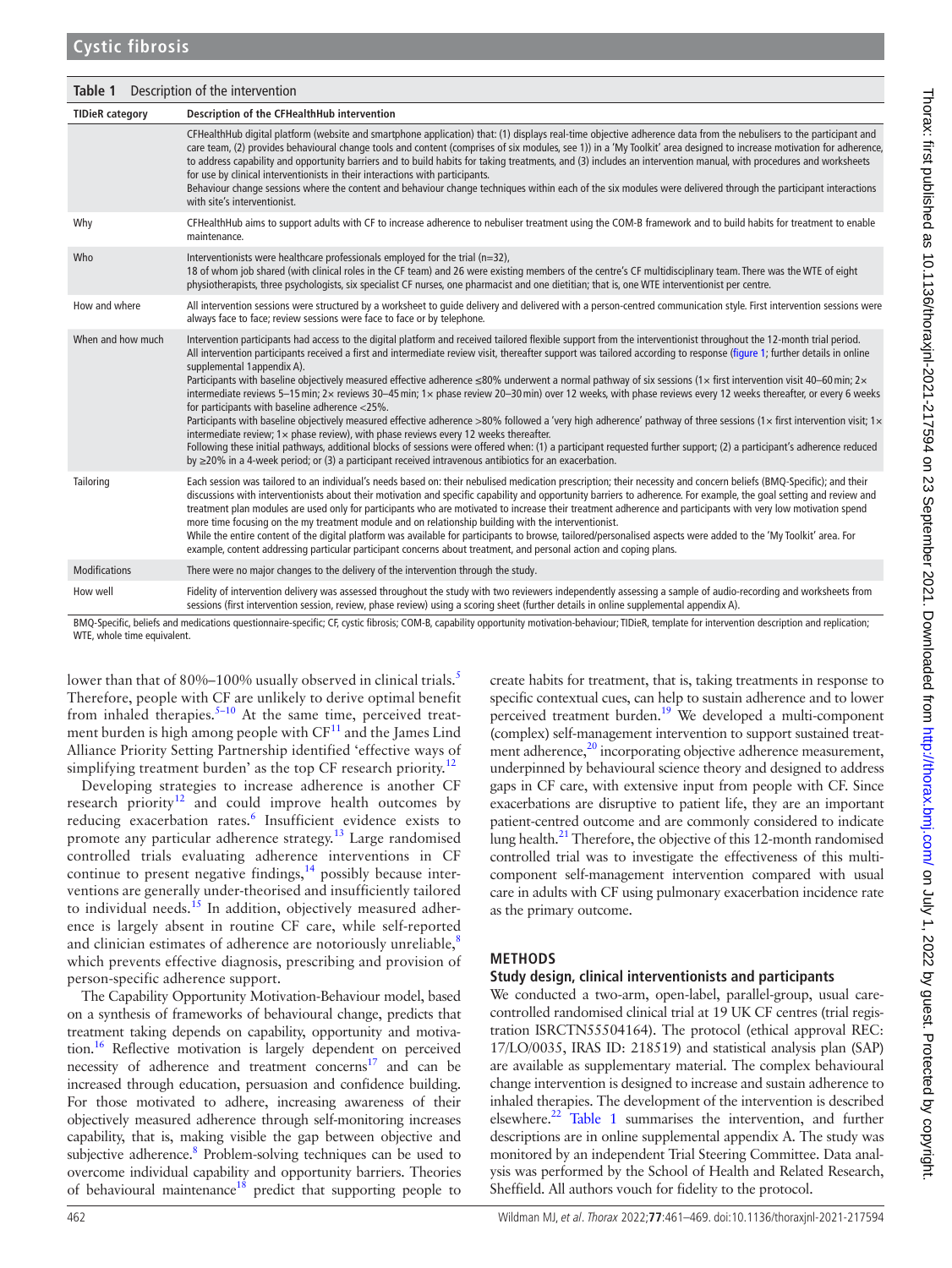

<span id="page-2-0"></span>**Figure 1** Schedule of intervention delivery: normal and 'very high adherence' pathways. Adherence level to reflect baseline was calculated using objectively measured effective adherence data from weeks 1 and 2, as stated in the 'Methods'.

Full-time interventionists ([table](#page-1-0) 1) were employed and trained to deliver the intervention, underwent competency assessments (a theory test; practical assessments at first intervention visit, review and phase review) and received ongoing support (as detailed in [online supplemental appendix A\)](https://dx.doi.org/10.1136/thoraxjnl-2021-217594).

Participants were identified from the CF Registry, a UK database of people with CF. Potential participants were contacted by their usual clinical care team to seek permission for interventionists to discuss involvement. Eligible participants were aged ≥16 years and willing to take all inhaled mucoactive agents and antibiotics via eFlow Technology nebulisers with eTrack data-logging Controllers (PARI Pharma GmbH, Starnberg, Germany). Participants were excluded if: on the active lung transplant list; post-lung transplant; receiving care primarily palliative in intent; or using inhaled dry powder devices. All participants provided written, informed consent.

#### **Randomisation and masking**

Participants were allocated 1:1 to the intervention or usual care using a computer-generated pseudorandom list with randompermuted blocks of randomly varying sizes, via a central, web-based randomisation system. The allocation sequence was hosted by the Sheffield Clinical Trials Research Unit, with the sequence created by a statistician (not otherwise involved with trial) and held on a secure server. After recruiting each participant, the interventionist logged into the server and entered basic demographic information, then the allocation was revealed to the participants. Stratification was by centre and number of past year intravenous antibiotic days  $( \leq 14$  and  $> 14$ ) – a predictor of current year intravenous days.<sup>23</sup> The trial statistician remained blind to treatment allocation until database freeze. Participants and health professionals collecting primary outcome data were not blinded.

## **Treatment arms**

All participants were given eTrack data-logging Controllers for their eFlow Technology nebulisers, which sent time-stamped and date-stamped data to a 2net Hub (Capsule Technologies,

San Diego, California, USA) for accurate recording of inhalation and adherence calculation.

Intervention participants had access to the CFHealthHub digital platform (website and smartphone application) and received tailored flexible support from the interventionist throughout the 12-month trial period [\(table](#page-1-0) 1 and [figure](#page-2-0) 1; further details in [online supplemental appendix A](https://dx.doi.org/10.1136/thoraxjnl-2021-217594)).

The usual care arm used eTrack data-logging Controllers for adherence data collection. Contamination was minimised since there was no access to CFHealthHub, behavioural change tools and content. Adherence results were also invisible to participants and care teams.

At the final visit (at 12 months) or when a participant dropped out in either arm, a systems check was performed to ensure that all adherence data had been transferred from the eTrack data-logging Controller, thereby minimising missing data. The eTrack can store 3000 inhalations, which exceed the annual total number of doses even when the maximum prescription of eight daily doses occurred [\(table](#page-3-0) 2 gives prescribed doses), ensuring no missing data if eTrack was downloaded at the end of trial.

## **Outcomes**

The primary outcome was the pulmonary exacerbation incidence rate over 12 months. Using modified Fuchs' criteria, $^{24}$  an exacerbation occurred if intravenous antibiotics were administered for any one of 12 prespecified symptoms. Exacerbation forms were completed by a healthcare professional (clinical team or interventionist), and documented assessments were conducted at each clinical encounter (generally every 3 months) determined whether a participant was displaying an exacerbation.

To reflect effective medication use, adherence was calculated as normative (effective) adherence<sup>9 10</sup> using objective data from weeks 3–52 as the outcome and weeks 1 and 2 as the 'baseline'. Objectively measured effective adherence was calculated daily as a composite of all inhaled medications then aggregated weekly for analysis (appendix B), as we have detailed elsewhere. $910$  Other secondary endpoints were percent predicted FEV<sub>1</sub>), measured at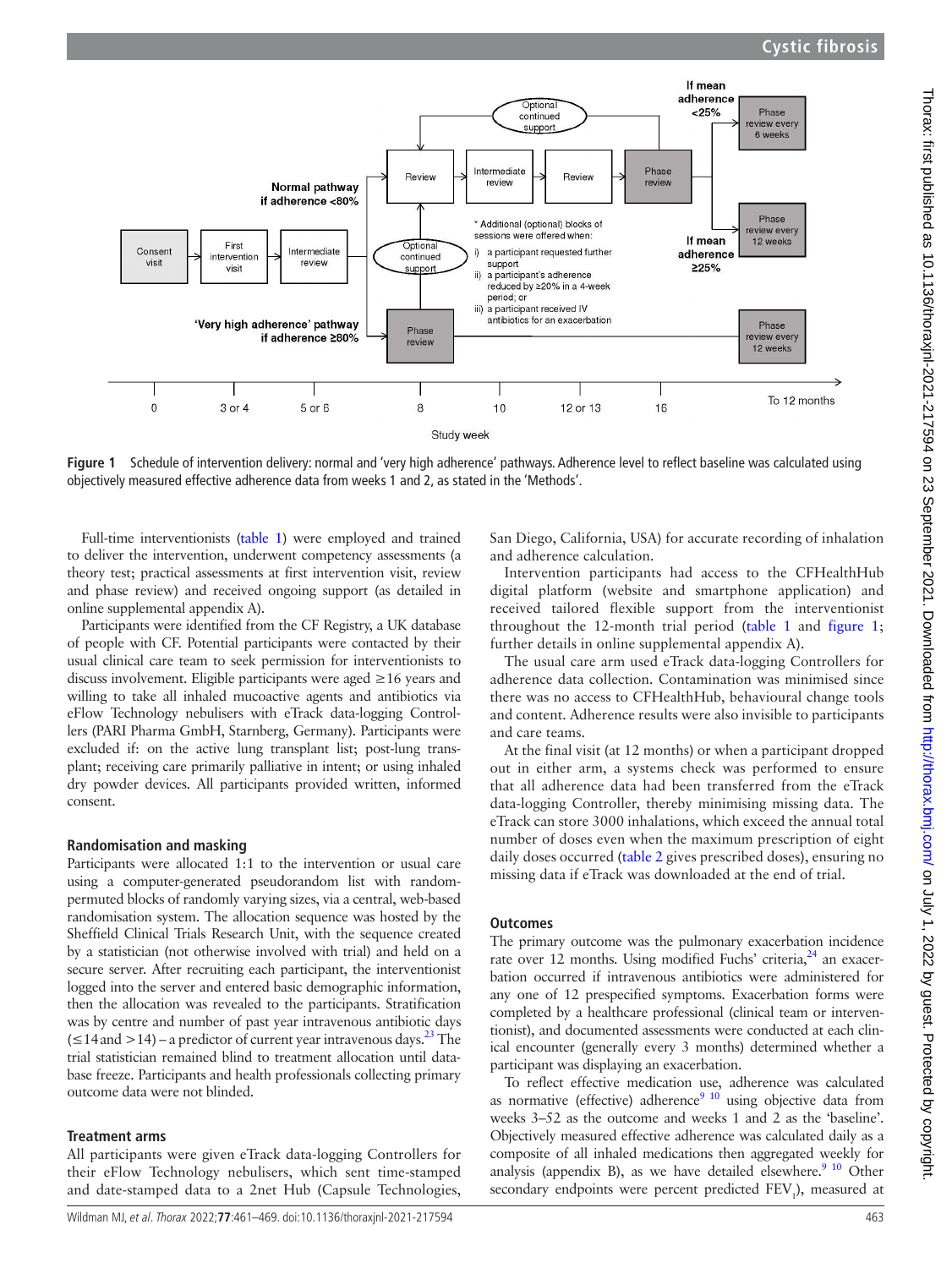### <span id="page-3-0"></span>**Table 2** Baseline demographic and clinical characteristics, by randomised treatment group

|                                                                          | Usual care |                 | Intervention |                 |
|--------------------------------------------------------------------------|------------|-----------------|--------------|-----------------|
|                                                                          | N*         | Mean±SDt        | N*           | Mean±SDt        |
| Female, n (%)                                                            | 303        | 154 (50.8)      | 304          | 156 (51.3)      |
| Age, years                                                               | 303        | $30.3 \pm 10.8$ | 304          | $31.1 \pm 10.6$ |
| Prescribed number of daily nebuliser doses, n (%)                        |            |                 |              |                 |
| 1                                                                        | 298        | 60 (20.1)       | 303          | 85 (28.1)       |
| $\overline{2}$                                                           | 298        | 49 (16.4)       | 303          | 39 (12.9)       |
| 3                                                                        | 298        | 93 (31.2)       | 303          | 91 (30.0)       |
| $\overline{4}$                                                           | 298        | 38 (12.8)       | 303          | 32 (10.6)       |
| 5                                                                        | 298        | 38 (12.8)       | 303          | 3(10.9)         |
| $\sqrt{6}$                                                               | 298        | 9(3.0)          | 303          | 10(3.3)         |
| $\geq$ 7                                                                 | 298        | 11(3.7)         | 303          | 13(4.3)         |
| Socioeconomic deprivation quintiles, n (%)                               |            |                 |              |                 |
| 1 (least deprived)                                                       | 302        | 51 (16.9)       | 302          | 50 (16.6)       |
| $\overline{2}$                                                           | 302        | 71 (23.5)       | 302          | 59 (19.5)       |
| 3                                                                        | 302        | 66 (21.9)       | 302          | 63 (20.9)       |
| 4                                                                        | 302        | 67(22.2)        | 302          | 63 (20.9)       |
| 5 (most deprived)                                                        | 302        | 47 (15.6)       | 302          | 67(22.2)        |
| Pseudomonas aeruginosa status, n (%)‡                                    |            |                 |              |                 |
| Chronic                                                                  | 299        | 175 (58.5)      | 304          | 174 (57.2)      |
| Non-chronic                                                              | 299        | 124 (41.5)      | 304          | 130 (42.8)      |
| Previous year's intravenous treatment, days                              | 303        | $27.7 \pm 33.0$ | 304          | $24.2 \pm 27.9$ |
| Secondary outcomes: baseline values                                      |            |                 |              |                 |
| Objectively measured effective adherence (weekly), %§                    | 295        | $45.5 \pm 34.1$ | 293          | $54.1 \pm 33.0$ |
| FEV, % predicted                                                         | 302        | $58.3 \pm 22.6$ | 304          | $60.7 \pm 23.5$ |
| Body mass index, kg/m <sup>2</sup>                                       | 303        | $22.5 \pm 4.2$  | 304          | $22.7 + 4.2$    |
| Patient-reported outcomes: baseline values                               |            |                 |              |                 |
| CFQ-R (quality of life):                                                 |            |                 |              |                 |
| Physical                                                                 | 302        | $53.0 \pm 30.2$ | 304          | $54.3 \pm 30.6$ |
| Emotional                                                                | 302        | $66.2 + 24.1$   | 304          | $66.5 \pm 21.6$ |
| Social                                                                   | 302        | $60.9 \pm 20.9$ | 304          | $61.9 \pm 20.0$ |
| Eating                                                                   | 302        | $80.5 \pm 24.3$ | 304          | $82.1 \pm 22.5$ |
| Body image                                                               | 302        | $66.1 \pm 29.3$ | 304          | $65.6 \pm 28.0$ |
| Treatment burden                                                         | 302        | $51.8 \pm 20.2$ | 304          | $54.4 \pm 19.8$ |
| Respiratory                                                              | 302        | $56.6 \pm 21.9$ | 304          | $58.2 + 22.1$   |
| Digestion                                                                | 302        | $81.1 \pm 19.4$ | 304          | 79.9±21.5       |
| BMQ-Specific (beliefs about medication):                                 |            |                 |              |                 |
| Concerns                                                                 | 301        | $2.1 \pm 0.5$   | 304          | $2.1 \pm 0.6$   |
| Necessities                                                              | 301        | $3.6 + 0.8$     | 304          | $3.6 + 0.7$     |
| SRBAI (habit strength for using nebuliser)                               | 300        | $12.0 + 4.7$    | 303          | $12.1 \pm 5.0$  |
| Perceptions of treatment adherence (three-item scale)                    | 274        | $9.9 + 3.4$     | 280          | $10.2 + 3.4$    |
| Effort of nebuliser treatments (one item)                                | 300        | $3.1 \pm 1.2$   | 302          | $3.1 \pm 1.3$   |
| Subjective adherence question<br>- % (self-report estimate of adherence) | 298        | $69.0 \pm 30.8$ | 300          | $69.9 + 31.0$   |
| CHAOS-6 (life chaos or routine)                                          | 300        | $9.5 \pm 2.9$   | 303          | $9.5 + 2.9$     |
| PAM-13 (health style assessment)                                         | 302        | $65.3 \pm 13.3$ | 304          | $65.8 \pm 14.5$ |
| EQ-5D-5L (generic health status)                                         | 300        | $0.84 \pm 0.16$ | 303          | $0.85 + 0.15$   |
| PHQ-8 (depression)                                                       | 301        | $6.4 + 5.1$     | 304          | $6.4 \pm 5.2$   |
| GAD-7 (anxiety)                                                          | 302        | $4.7 + 4.7$     | 302          | $4.6 + 4.9$     |

Full details and references for all patient-reported outcomes are available in the SAP (provided in [online supplemental material\)](https://dx.doi.org/10.1136/thoraxjnl-2021-217594).

\*There were 608 participants randomised but one participant randomised to the intervention arm withdrew on the day of consent prior to baseline data collection, giving a maximum n=607 for baseline summaries.<br>†Unless otherw

‡Consensus definition.<br>§Weekly objectively measured effective adherence (sum of doses taken/sum of doses prescribed).<br>¶All patient-reported outcomes based on points, unless otherwise stated. For direction of positive eff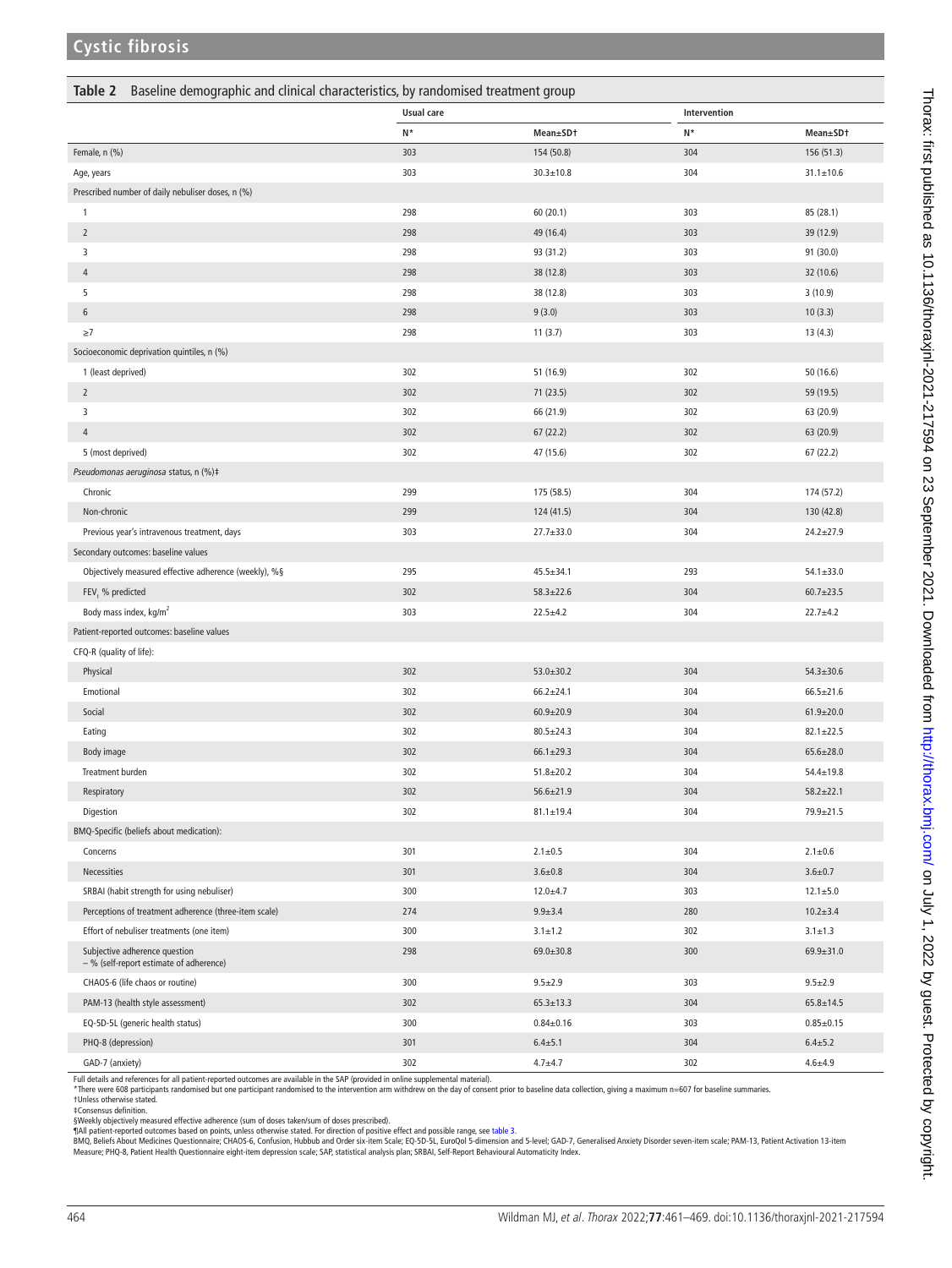each clinical encounter, and body mass index (BMI), calculated at baseline and 12 months. Patient-reported outcomes collected at baseline and 12 months included: CF Questionnaire-Revised (CFQ-R; eight subscales), measuring quality of life and including a perceived CF treatment burden subscale; Beliefs About Medicines Questionnaire (BMQ)-specific concerns and necessities; Self-Report Behavioural Automaticity Index (SRBAI), measuring habit strength; perceptions of treatment adherence (three-item scale); perceived effort of nebuliser treatments (one item); subjective adherence (selfreported % adherence); Confusion, Hubbub and Order 6-item Scale (CHAOS-6); Patient Activation 13-item Measure (PAM-13); and EuroQol 5-dimension and 5-level generic health status. Patient Health Questionnaire eight-item depression scale and Generalised Anxiety Disorder seven-item scale (GAD-7) were safety measures to understand whether the intervention worsens depression or anxiety. Adverse events were recorded using case report forms and were categorised as whether or not expected in relation to medications, or common among people with CF. Full details and references for outcomes are in the protocol and SAP.

### **Statistical analysis**

Power calculations ([online supplemental table 1](https://dx.doi.org/10.1136/thoraxjnl-2021-217594)) informed the choice of pulmonary exacerbation as the primary outcome and individual (vs cluster) randomisation. Cluster trials are complicated by recruitment bias. While contamination that reduces effect size may be a risk with individual randomisation, this can usually be overcome by increasing the sample size, which often still requires a smaller sample than cluster randomisation[.25](#page-8-21) The sample size was predicted based on reducing two exacerbations per year to 1.5 per year (equivalent to an incidence rate ratio of  $2.0/1.5=0.75$ ). Assuming a mean difference of 0.5 pulmonary exacerbations between the intervention and usual care arms over 12 months, an SD of 1.5, a design effect of 1.16 to allow for any clustering of outcomes by centre (intraclass correlation 0.01; cluster size 17) and an attrition rate of 20%, 556 participants were required to provide 90% power at a two-sided 5% level of significance.

Baseline characteristics were reported descriptively using summary statistics. The primary outcome incidence rate ratio, 95% CI and p value were estimated using a negative binomial regression model, with a random effect to adjust for clustering by centre. Log follow-up time was an offset in the model, and past year intravenous days ( $\leq$ 14 and  $>$ 14 days) and treatment arm were fixed effects. Details of the sensitivity analyses performed on the primary outcome data (including adjustment for missing data) are in the SAP. Objectively measured effective adherence was analysed using a linear mixed-effects model, with random slopes and intercepts; treatment arm, time in weeks, baseline adherence (measured in the first 2weeks post randomisation) and past year intravenous days were fixed effects. Treatment effects and 95%CI for all other secondary outcomes were produced using a mixed-effects model adjusting for baseline and past year intravenous days and with a random effect to adjust for clustering by centre. To aid interpretation, standardised effect sizes (Cohen's d) were calculated for all secondary outcomes by dividing treatment effect with pooled SD

All analyses were prespecified and performed by intent to treat using R software V.3.6.1 and SAS V.9.4. CI widths were not corrected for multiplicity.

#### **RESULTS**

Between October 2017 and May 2018, 3510 adults with CF were screened, with 608 enrolled and randomised (intervention n=305; usual care n=303) and 556 declined participation ([figure](#page-4-0) 2). Participant recruitment is discussed in appendix C.



<span id="page-4-0"></span>**Figure 2** Trial profile. \*Exclusions due to missing covariates. <sup>†</sup>Adherence level to reflect the effect of intervention was calculated using objectively measured effective adherence data from week 3 (ie, from the point of intervention delivery) through to week 52 (ie, the end of the trial), as stated in the 'Methods' and 'Results'. The intervention effect is best reflected by the cumulative adherence level throughout the trial period, similar to the approach of calculating cumulative exacerbation events throughout the trial. Though there were drop-outs during the trial, exacerbation data were available for all participants (expect for a participant who withdrew on the day of randomisation) since exacerbation events prior to drop-out were analysed. In a similar vein, adherence data available prior to the point of drop out were analysed as long as adherence data from week 3 onwards were available. Only 19 participants did not provide any adherence data from week 3 onwards, that is, adherence data were missing for outcome analysis among 19/607 (3%) of participants. Week-by-week breakdown of adherence data completeness is provided in [online supplemental](https://dx.doi.org/10.1136/thoraxjnl-2021-217594)  [table 2](https://dx.doi.org/10.1136/thoraxjnl-2021-217594).

One participant randomised to intervention withdrew on the day of consent prior to baseline data collection, thus was not included in analyses. The last recruited participant was followed until 30 June 2019, when the trial ended. Baseline demographic and clinical characteristics are in [table](#page-3-0) 2. The intervention group was slightly older, with slightly higher  $\text{FEV}_1$ , slightly lower past year intravenous days and slightly higher baseline objectively measured effective adherence (measured 2weeks post randomisation)—this imbalance is explored in appendix D. Primary outcome data were available for all participants; adherence data were missing for 3.1% (19/607) of participants as explained in [figure](#page-4-0) 2. Week-by-week breakdown of adherence data completeness is in [online supplemental table 2.](https://dx.doi.org/10.1136/thoraxjnl-2021-217594)

The median (IQR) number of interventionist sessions per participant was 7.0 (6.0–10.0). The median (IQR) total interventionist delivery time per participant (including contact time and preparation outside of sessions) was 185 (126–263) min. Fidelity of intervention delivery median (IQR) scores were 97.2% (92.3– 100.0), 92.6% (87.0–98.1) and 94.4% (91.7–97.2) at the first intervention visits, reviews and phase reviews, respectively (4)).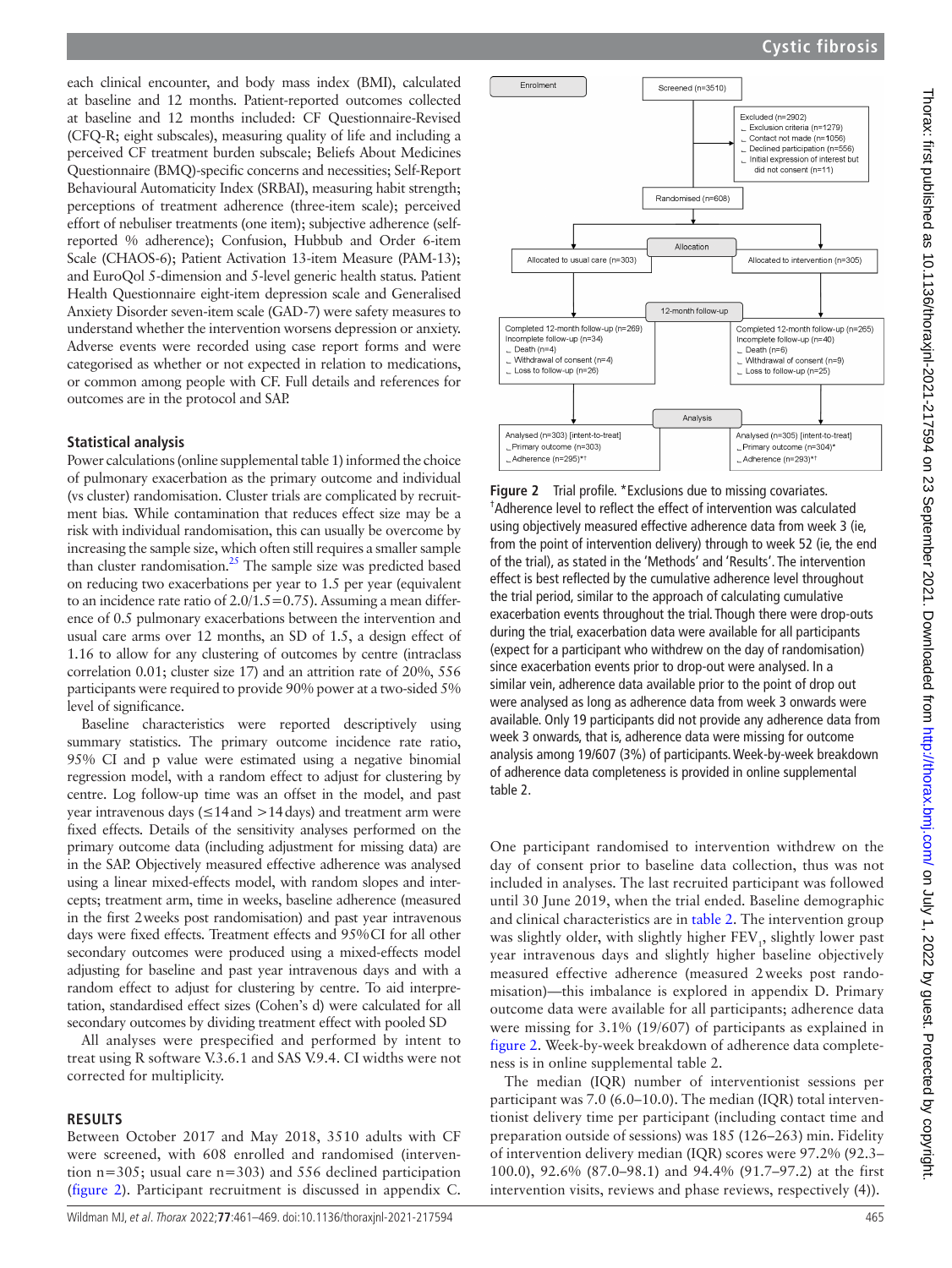

<span id="page-5-0"></span>**Figure 3** Medication adherence over 12 months, by randomised group (usual care n=295; intervention n=293). \*Objectively measured effective adherence (sum of doses taken/sum of doses prescribed) was calculated on a weekly basis, with adjustments made against what may be considered an ideal treatment for effectiveness, as based on the following rules: all participants should receive at least a mucoactive agent; and all participants with chronic *Pseudomonas* should receive at least both a mucoactive agent and an antibiotic. Adherence data were aggregated and plotted weekly for the purpose of detecting whether adherence is actually changing to smooth out daily fluctuations that may just be noise, for example, due to weekday versus weekend differences in adherence.<sup>[40](#page-8-26)</sup>

For the primary outcome, over 12 months, there were 526 pulmonary exacerbations in the usual care arm (adjusted rate 1.77/year, n=303) compared with 482 in the intervention arm (1.63/year,  $n=304$ ). Incidence rate ratios (95%CI) of the primary analysis (0.96 (0.83 to 1.12);  $p=0.64$ ), sensitivity analyses [\(online supplemental table 3](https://dx.doi.org/10.1136/thoraxjnl-2021-217594)) and subgroup analyses [\(online](https://dx.doi.org/10.1136/thoraxjnl-2021-217594)  [supplemental figure 1\)](https://dx.doi.org/10.1136/thoraxjnl-2021-217594) indicated no significant between-arm difference in exacerbations.

Mean objectively measured effective adherence in weeks 3–52 was 52.9% in the intervention arm versus 34.9% in the usual care arm, with an adjusted mean difference of 9.5 percentage points (95%CI 8.6 to 10.4). [Figure](#page-5-0) 3 shows that adherence declined rapidly at a similar rate in both groups during the first 3weeks of the trial. The decline among usual care participants continued over the subsequent 12 weeks, then stayed at the level until the end of the trial. In the intervention group, adherence subsequently improved following delivery of the behaviourchange intervention from week 3 onwards (further details in [online supplemental appendix D\)](https://dx.doi.org/10.1136/thoraxjnl-2021-217594).

Over 12 months, percent predicted  $\text{FEV}_1$  declined by 1.4 (from  $58.3 \pm 22.6$  to  $56.9 \pm 23.0$ ) among usual care and 0.1 (from  $60.7\pm23.5$  to  $60.6\pm24.2$ ) among intervention participants. The adjusted mean differences (95% CI) in per cent predicted  $FEV<sub>1</sub>$ and BMI at 12 months were 1.4 (–0.2 to 3.0) and 0.3 kg/m<sup>2</sup> (0.1) to 0.6), respectively ([table](#page-6-0) 3).

Of the eight CFQ-R subscales, seven showed no between-group difference, but there was lower perceived CF treatment burden (3.9 (1.2, 6.7) points) in the intervention arm. Of the other 11 patientreported outcomes at 12 months (including two safety measures; [table](#page-6-0) 3), six showed differences for intervention versus usual care (adjusted difference in means (95%CI)), with increases in beliefs about medication necessities (0.1 (0.0 to 0.2) on BMQ-Specific necessities), habit strength for using nebuliser (1.2 (0.5 to 1.8) on SRBAI), perceptions of treatment adherence (0.7 (0.2 to 1.2) on three-item scale) and patient activation (3.4 (1.3 to 5.4) on PAM-13), and decreases in concerns about treatment (0.2 (0.1, 0.2) on

BMQ-Specific concerns) and perceived effort of nebuliser treatments (0.3 (0.1 to 0.5) for one item). Other outcomes, including the safety measures of depression  $(-0.1 \text{ points } (-0.8 \text{ to } 0.7) \text{ on }$ PHQ-8) and anxiety (0.3 points (−0.4 to 1.0) on GAD-7), showed no between-group difference.

No intervention-related serious adverse events were reported ([online supplemental table 4\)](https://dx.doi.org/10.1136/thoraxjnl-2021-217594). Sixty-four serious adverse events (21 in expected categories due to disease or treatment) in 43 usual care participants were recorded and 71 (28 expected) in 56 intervention participants.

### **DISCUSSION**

In this randomised, usual care-controlled trial, we investigated the effectiveness of a self-management intervention designed to reduce pulmonary exacerbation rates among adults with CF, by supporting their adherence to inhaled mucoactive agents and antibiotics. Over 12 months, a significant difference in pulmonary exacerbations or  $\text{FEV}_1$  was not detected. However, compared with usual care, the intervention achieved higher objectively measured effective adherence, higher BMI and lower perceived CF treatment burden.

It is possible that the primary outcome was not achieved due to insufficient between-group difference in adherence. It is also possible that using exacerbation as an endpoint was problematic. Exacerbation is a robust, sensitive outcome for blinded efficacy drug trials, $^{21}$ but an unblinded, pragmatic evaluation of self-management support presents challenges to its use. There is a discretionary element to the use of intravenous antibiotics as rescue therapy; previous studies suggest only around 50% of events meeting 3/4 Rabin exacerbation criteria or acute 10% decline in  $FEV<sub>1</sub>$  receive additional antibiotics.[26](#page-8-22) Increasing a person's adherence to treatment may improve their acceptance of intravenous antibiotics, $27$  and more intense monitoring can detect more exacerbations.<sup>28</sup> It is possible that increased clinician contact time in the intervention group created differential surveillance that biased the exacerbation rate towards unity (ascertainment bias). In UK practice, intravenous antibiotics will always be started by the CF care team, whereas oral antibiotics can be started in the community and may be much more susceptible to differential surveillance. To avoid this bias, oral courses were not collected. As a consequence, it is possible that improvement in milder exacerbations may have been missed. Adding a standardised criteria, for example, the Fuchs criteria, as part of the definition allowed exacerbation measurement across different centres to be comparable. However, recent work has suggested that this may result in reduced sensitivity.<sup>29</sup>

The graph for objectively measured effective adherence [\(figure](#page-5-0) 3) has several features that merit discussion (further details in appendix D). The pragmatic trial design of providing data-logging nebulisers and revealing trial allocation to participants on day 1, then measuring baseline adherence in the first 2weeks of the trial creates complexity. The baseline between-group difference in objectively measured effective adherence was 8.6% in favour of the intervention group  $(54.1\% \pm 33.0\% \text{ vs } 45.5 \pm 34.1\%)$ , with the intervention group being older yet having higher  $\text{FEV}_1$  and lower IV days in the 12 months prior to study entry. Over the 49 weeks of the intervention, there was a between-group difference in objectively measured effective adherence of 18.0% in favour of the intervention group  $(52.9\% \pm 31.4\% \text{ vs } 34.9 \pm 31.7\%)$ , with an adjusted mean difference of 9.5% (95% CI 8.6% to 10.4%) taking into account the baseline adherence. Analysis comparing the adherence response stratified by baseline adherence (appendix D (figure D2)) shows that a significant between-group difference in adherence emerged at all levels of baseline adherence, emphasising that there was genuine divergence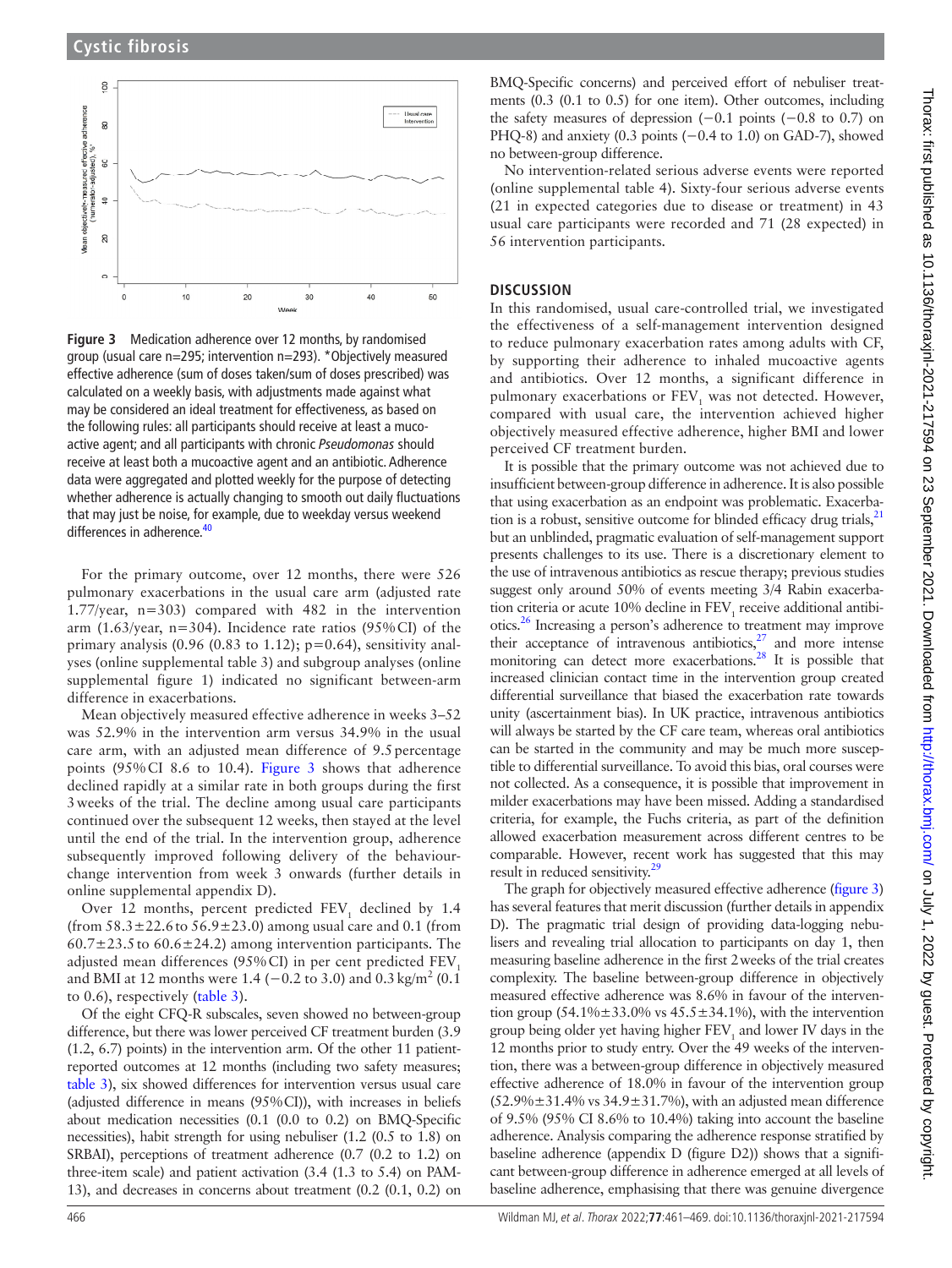|                                                                                                                                                                                                                                                                                                                                                                                                                                                                                                                                                                                                                                                                                                                                                                                                                                                                                                                             | Usual care |                                                           | Intervention |                                                           | Usual care versus intervention            |                                                  |                             |
|-----------------------------------------------------------------------------------------------------------------------------------------------------------------------------------------------------------------------------------------------------------------------------------------------------------------------------------------------------------------------------------------------------------------------------------------------------------------------------------------------------------------------------------------------------------------------------------------------------------------------------------------------------------------------------------------------------------------------------------------------------------------------------------------------------------------------------------------------------------------------------------------------------------------------------|------------|-----------------------------------------------------------|--------------|-----------------------------------------------------------|-------------------------------------------|--------------------------------------------------|-----------------------------|
|                                                                                                                                                                                                                                                                                                                                                                                                                                                                                                                                                                                                                                                                                                                                                                                                                                                                                                                             | z          | exacerbations, person years)<br>Exacerbation rate (no. of | z            | exacerbations, person years)<br>Exacerbation rate (no. of | Adjusted difference in<br>means (95% CI)* | Direction of positive effect<br>(possible range) | Standardised<br>effect size |
| Exacerbations                                                                                                                                                                                                                                                                                                                                                                                                                                                                                                                                                                                                                                                                                                                                                                                                                                                                                                               | 303        | (526, 297.2)<br>1.77                                      | 304          | $\frac{1.63}{(482, 294.9)}$                               | 0.96(0.83 to 1.12)                        | (not applicable)<br>Decrease                     | Not applicable              |
|                                                                                                                                                                                                                                                                                                                                                                                                                                                                                                                                                                                                                                                                                                                                                                                                                                                                                                                             | Usual care |                                                           | Intervention |                                                           | Usual care versus intervention            |                                                  |                             |
|                                                                                                                                                                                                                                                                                                                                                                                                                                                                                                                                                                                                                                                                                                                                                                                                                                                                                                                             | $\geq$     | Mean± <sub>5</sub> D                                      | $\geq$       | Mean±SD                                                   | Adjusted difference in<br>means (95% CI)+ | Direction of positive effect<br>(possible range) | Standardised<br>effect size |
| Objectively measured effective adherence (weekly) - %#                                                                                                                                                                                                                                                                                                                                                                                                                                                                                                                                                                                                                                                                                                                                                                                                                                                                      | 295        | 34.9±31.7                                                 | 293          | $52.9 + 31.4$                                             | 9.5 (8.6 to 10.4)                         | Increase (0 to 100)                              | 0.29                        |
| FEV, % predicted                                                                                                                                                                                                                                                                                                                                                                                                                                                                                                                                                                                                                                                                                                                                                                                                                                                                                                            | 282        | $56.9 + 23.0$                                             | 274          | $60.6 + 24.2$                                             | $1.4 (-0.2 to 3.0)$                       | Increase (0 to 100)                              | 0.06                        |
| Body mass index $-$ kg/m <sup>2</sup>                                                                                                                                                                                                                                                                                                                                                                                                                                                                                                                                                                                                                                                                                                                                                                                                                                                                                       | 282        | $22.6 + 4.1$                                              | 273          | $23.1 + 4.4$                                              | 0.3(0.1 to 0.6)                           | (not applicable)<br>Increase                     | 0.07                        |
| Patient-reported outcomes§                                                                                                                                                                                                                                                                                                                                                                                                                                                                                                                                                                                                                                                                                                                                                                                                                                                                                                  |            |                                                           |              |                                                           |                                           |                                                  |                             |
| CFQ-R (quality of life):                                                                                                                                                                                                                                                                                                                                                                                                                                                                                                                                                                                                                                                                                                                                                                                                                                                                                                    |            |                                                           |              |                                                           |                                           | Increase                                         |                             |
| Physical                                                                                                                                                                                                                                                                                                                                                                                                                                                                                                                                                                                                                                                                                                                                                                                                                                                                                                                    | 274        | $52.6 + 30.6$                                             | 264          | $55.8 + 30.2$                                             | $2.3 (-1.0 to 5.6)$                       | (each 0 to 100)                                  | 0.08                        |
| Emotional                                                                                                                                                                                                                                                                                                                                                                                                                                                                                                                                                                                                                                                                                                                                                                                                                                                                                                                   | 274        | 66.5±24.7                                                 | 264          | $66.6 + 22.9$                                             | $0.2 (-2.9 to 3.2)$                       |                                                  | 0.01                        |
| Social                                                                                                                                                                                                                                                                                                                                                                                                                                                                                                                                                                                                                                                                                                                                                                                                                                                                                                                      | 274        | $59.6 + 20.0$                                             | 264          | $60.5 + 20.0$                                             | $0.3 (-2.2 to 2.7)$                       |                                                  | 0.01                        |
| Eating                                                                                                                                                                                                                                                                                                                                                                                                                                                                                                                                                                                                                                                                                                                                                                                                                                                                                                                      | 274        | $81.0 + 23.2$                                             | 264          | $84.0 + 21.5$                                             | $1.9(-1.3 to 5.2)$                        |                                                  | 0.09                        |
| Body image                                                                                                                                                                                                                                                                                                                                                                                                                                                                                                                                                                                                                                                                                                                                                                                                                                                                                                                  | 274        | $65.1 + 29.3$                                             | 264          | $67.2 \pm 27.3$                                           | $1.7(-1.4 to 4.8)$                        |                                                  | 0.06                        |
| Treatment burden                                                                                                                                                                                                                                                                                                                                                                                                                                                                                                                                                                                                                                                                                                                                                                                                                                                                                                            | 274        | $51.5 \pm 19.7$                                           | 265          | $56.6 \pm 19.5$                                           | 3.9 (1.2 to 6.7)                          |                                                  | 0.20                        |
| Respiratory                                                                                                                                                                                                                                                                                                                                                                                                                                                                                                                                                                                                                                                                                                                                                                                                                                                                                                                 | 271        | $56.6 + 21.9$                                             | 263          | $58.0 + 22.5$                                             | $0.7 (-2.4 to 3.8)$                       |                                                  | 0.03                        |
| Digestion                                                                                                                                                                                                                                                                                                                                                                                                                                                                                                                                                                                                                                                                                                                                                                                                                                                                                                                   | 272        | $80.2 + 21.6$                                             | 263          | $80.4 \pm 19.4$                                           | $1.1 (-1.7 to 3.9)$                       |                                                  | 0.05                        |
| BMQ-Specific (beliefs about medication):                                                                                                                                                                                                                                                                                                                                                                                                                                                                                                                                                                                                                                                                                                                                                                                                                                                                                    |            |                                                           |              |                                                           |                                           |                                                  |                             |
| Concerns                                                                                                                                                                                                                                                                                                                                                                                                                                                                                                                                                                                                                                                                                                                                                                                                                                                                                                                    | 271        | $2.1 \pm 0.5$                                             | 271          | $2.0 + 0.5$                                               | $-0.2(-0.2$ to $-0.1)$                    | Decrease (1 to 5)                                | 0.29                        |
| Necessities                                                                                                                                                                                                                                                                                                                                                                                                                                                                                                                                                                                                                                                                                                                                                                                                                                                                                                                 | 271        | $3.5 + 0.7$                                               | 271          | $3.7 + 0.8$                                               | 0.1(0.0 to 0.2)                           | Increase (1 to 5)                                | 0.18                        |
| SRBAI (habit strength for using nebuliser)                                                                                                                                                                                                                                                                                                                                                                                                                                                                                                                                                                                                                                                                                                                                                                                                                                                                                  | 271        | $11.7 + 4.9$                                              | 261          | $12.9 + 4.9$                                              | $1.2$ (0.5 to $1.8$ )                     | Increase (4 to 20)                               | 0.24                        |
| Perceptions of treatment adherence (three-item scale)                                                                                                                                                                                                                                                                                                                                                                                                                                                                                                                                                                                                                                                                                                                                                                                                                                                                       | 245        | $9.9 + 3.6$                                               | 237          | $10.8 + 3.3$                                              | $0.7(0.2 \text{ to } 1.2)$                | Increase (3 to 15)                               | 0.20                        |
| Effort of nebuliser treatments<br>(one item)                                                                                                                                                                                                                                                                                                                                                                                                                                                                                                                                                                                                                                                                                                                                                                                                                                                                                | 270        | $3.0 + 1.2$                                               | 260          | $3.3 \pm 1.3$                                             | 0.3(0.1 to 0.5)                           | Increase (1 to 5)                                | 0.22                        |
| Subjective adherence question - % (self-report estimate of adherence)                                                                                                                                                                                                                                                                                                                                                                                                                                                                                                                                                                                                                                                                                                                                                                                                                                                       | 267        | $65.6 + 32.8$                                             | 258          | $68.6 + 31.3$                                             | $1.9 (-2.8 to 6.6)$                       | Increase (0% to 100%)                            | 0.06                        |
| CHAOS-6 (life chaos or routine)                                                                                                                                                                                                                                                                                                                                                                                                                                                                                                                                                                                                                                                                                                                                                                                                                                                                                             | 272        | $9.6 + 3.2$                                               | 263          | $9.4 + 3.4$                                               | $-0.2$ ( $-0.6$ to 0.3)                   | Decrease (0 to 24)                               | 0.05                        |
| PAM-13 (health style assessment)                                                                                                                                                                                                                                                                                                                                                                                                                                                                                                                                                                                                                                                                                                                                                                                                                                                                                            | 274        | $64.9 + 13.0$                                             | 265          | $68.1 \pm 15.6$                                           | 3.4 (1.3 to 5.4)                          | Increase (0 to 100)                              | 0.23                        |
| EQ-5D-5L (generic health status)                                                                                                                                                                                                                                                                                                                                                                                                                                                                                                                                                                                                                                                                                                                                                                                                                                                                                            | 272        | $0.81 + 0.18$                                             | 264          | $0.84 + 0.15$                                             | $0.01 (-0.01 to 0.04)$                    | Increase $(-0.224$ to $1)$                       | 0.09                        |
| Patient-reported outcomes - safety measures§                                                                                                                                                                                                                                                                                                                                                                                                                                                                                                                                                                                                                                                                                                                                                                                                                                                                                |            |                                                           |              |                                                           |                                           |                                                  |                             |
| PHQ-8 (depression)                                                                                                                                                                                                                                                                                                                                                                                                                                                                                                                                                                                                                                                                                                                                                                                                                                                                                                          | 272        | $6.4 + 5.0$                                               | 262          | $6.3 + 5.6$                                               | $-0.1$ $(-0.8$ to 0.7)                    | Decrease (0 to 24)                               | 0.01                        |
| GAD-7 (anxiety)                                                                                                                                                                                                                                                                                                                                                                                                                                                                                                                                                                                                                                                                                                                                                                                                                                                                                                             | 273        | $4.5 + 4.8$                                               | 262          | $4.9 + 5.3$                                               | $0.3 (-0.4 to 1.0)$                       | Decrease (0 to 21)                               | 0.05                        |
| BNQ, Beliefs About Medicines Questionnaire; Revised: CHQOS-6, Confusion, Hubbub and Order 6-item Scale; EUroQol 5-dimension and 5-level; GAD-7, Generalised Anxiety Disorder seven-item scale; PAM-13, Patient Activation 13-i<br>#Weekly objectively measured effective adherence (sum of doses taken/sum of doses prescribed) averaged over weeks 3-52 postrandomisation.<br>Health Questionnaire eight-item depression scale; SAP, statistical analysis plan; SRBAI, Self-Report Behavioural Automaticity Index.<br>Full details and references for all patient-reported outcomes are available in the SAP (provided in online supplemental material).<br>tAll other analyses adjusted for past year intravenous days, centre and outcome measure at baseline.<br>*Exacerbations analysis adjusted for centre and past year intravenous days.<br>§All patient-reported outcomes based on points, unless otherwise stated |            |                                                           |              |                                                           |                                           |                                                  |                             |

<span id="page-6-0"></span>

**Cystic fibrosis**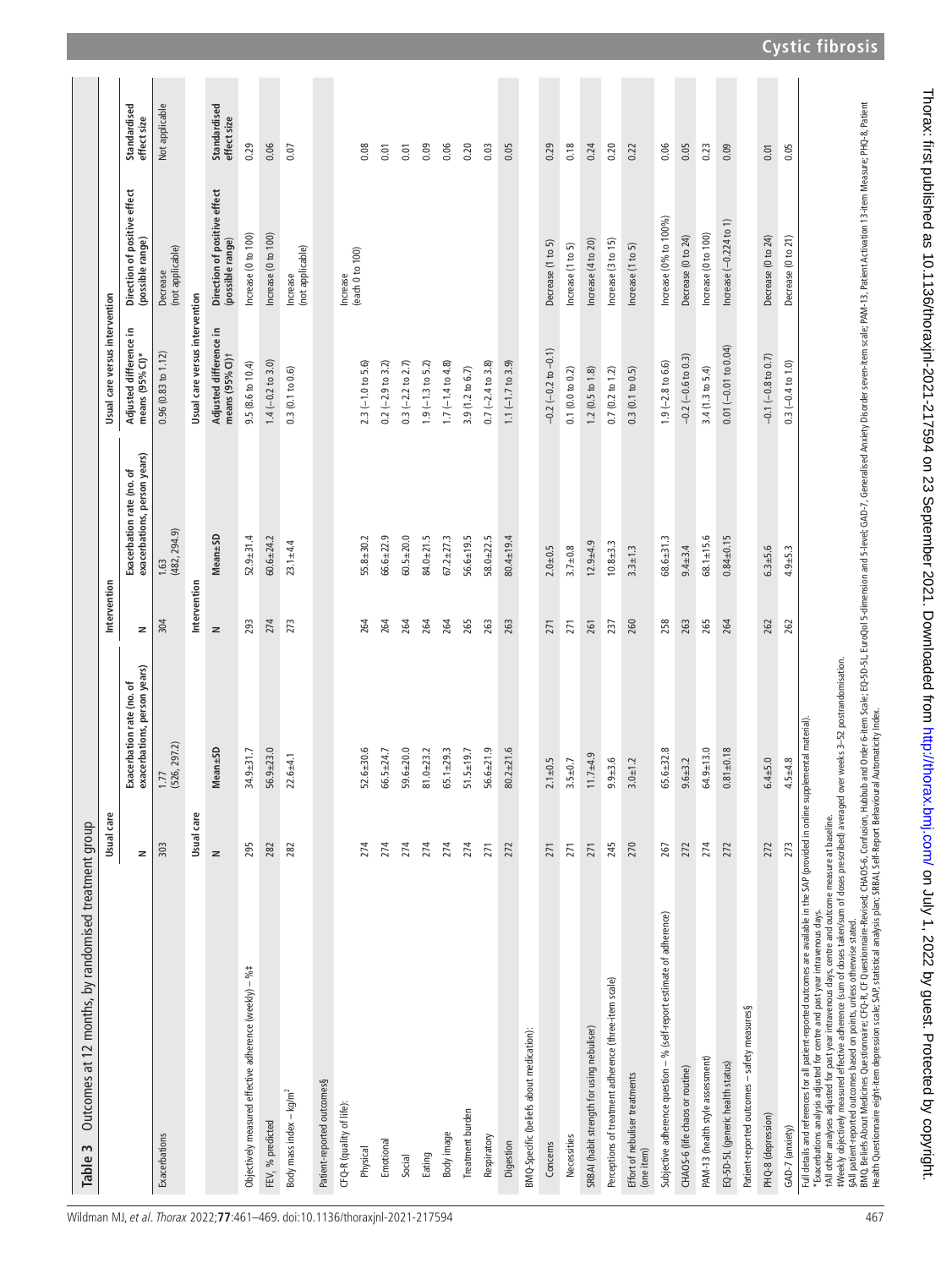Thorax: first published as 10.1136/thoraxjnl-2021-217594 on 23 September 2021. Downloaded from http://thorax.bmj.com/ on July 1, 2022 by guest. Protected by copyright on July 1, 2022 by guest. Protected by copyright. <http://thorax.bmj.com/> Thorax: first published as 10.1136/thoraxjnl-2021-217594 on 23 September 2021. Downloaded from

in adherence between the intervention and usual care independent of baseline adherence. It can be seen ([figure](#page-5-0) 3) that in both groups there was an initial rapid decline in adherence. Among usual care participants not receiving any intervention, this decline continued over the next 12 weeks to around 35% and stayed at this level until the end of the trial. Real-world objective inhaled therapy monitoring has demonstrated similar levels of adherence among adults with CF not receiving intervention. $8<sup>9</sup>$  In the intervention group, the initial rate of decline was similar to usual care until the behavioural change intervention started from week 3 onwards and adherence subsequently improved. Given the rapid initial decline of both groups over the first 3weeks of the study, it seems possible that the adherence at study entry was a short-term manifestation of device novelty $30$  and white coat adherence. $31$ 

Since people with low adherence may find adherence data threatening,<sup>32</sup> it is important to note that the differential adherence in the intervention arm was achieved without increasing anxiety. The intervention also achieved increase in necessity and reduction in concerns for treatment taking, consistent with literature highlighting that self-management of LTCs may be improved by addressing treatment beliefs[.17](#page-8-12) Policy makers who emphasise the importance of patient activation in  $LTCs^{33}$  can be reassured that the intervention significantly increased knowledge, skills and confidence (patient activation). The intervention achieved clinically important improvements in perceived treatment burden,<sup>34</sup> which was identified as the number one research priority by the CF community.<sup>12</sup> That total nebuliser use should increase while the perceived burden and effort of nebuliser treatment decrease may relate to a moderating role for habit.<sup>18 19</sup> Literature in LTCs emphasises that sustained adherence is generally more strongly associated with habit than reflective motivation, which is more effortful.<sup>35</sup>

In considering the effective components of the intervention, data feedback is an obvious candidate. However, participants consulted data infrequently outside of supervised sessions. A qualitative analysis undertaken as part of the pilot work reported the value of the range of behaviour change techniques used in the intervention as well as the importance of building a relation-ship with the interventionist.<sup>[36](#page-8-33)</sup> It is unlikely that unsupported feedback alone is sufficient to explain the reduced treatment burden, the improved necessity and concerns for treatment or the increased habit strength.

A strength of the trial is the automatic capture of objective adherence with data-logging nebulisers that record every dose taken. [Online supplemental table 2](https://dx.doi.org/10.1136/thoraxjnl-2021-217594) demonstrates similar levels of weekby-week data completeness for both groups. Robust adherence data allowed us to demonstrate a sustained adherence difference for 12 months, which is the first for inhaled medications in any LTC. Sustained objectively measured adherence benefits for behavioural interventions in other LTCs are limited to two studies, both for oral medications among older adults in the hypertension and posttransplantation settings.<sup>37</sup> <sup>38</sup> CFHealthHub as a multi-component self-management intervention has now been established as a digital learning health system (ISRCTN14464661) in >50% of UK adult CF centres. Limitations of the trial include the delivery of both behavioural change and research procedures by interventionists, a period of server downtime that affected intervention delivery, the fact that the trial powered for exacerbation was not designed to detect the observed point estimate in  $\text{FEV}_1$  and the recruitment of a convenience sample whereby a third of the participants had objectively measured effective adherence levels >75%. The vulnerability of adherence studies to differential inclusion of more engaged patients is likely to reduce both the impact of the adherence intervention on studied behaviour and reduce the impact on health outcomes[.39](#page-8-35) This may mean that the positive behavioural findings

observed in this study are particularly noteworthy. The direction of bias and implications of these limitations are further discussed in appendix E.

In this randomised controlled trial, an intervention for adults with CF that combines measurement of objective adherence to prescribed medication using data-logging nebulisers, a digital platform and manualised behavioural-change sessions delivered by trained clinical interventionists did not significantly affect pulmonary exacerbations and  $FEV<sub>1</sub>$  but did result in higher objectively measured effective adherence, higher BMI and lower perceived CF treatment burden versus usual care, without increasing anxiety. This is the first iteration of a self-management intervention that may have the potential to be improved by continual iteration in a digital learning health system. Analogous to the overwhelming success in the CF drug pipeline of building on early signals with ongoing developments and trials, we plan to continue iterating and evaluating the CFHealthHub-based intervention by building on signals we have observed to further improve the intervention. Given that adherence is low in LTCs and that prescribed medications only work if taken appropriately, focusing on further evaluation of adherence interventions is important.

#### **Author affiliations**

<sup>1</sup>Sheffield Adult Cystic Fibrosis Centre, Sheffield Teaching Hospitals NHS Foundation Trust, Sheffield, UK

<sup>2</sup>School of Health and Related Research, University of Sheffield, Sheffield, UK

<sup>3</sup> Clinical Trials Research Unit, University of Sheffield, Sheffield, UK <sup>4</sup> Centre for Behavioural Science and Applied Psychology, Sheffield Hallam University,

Sheffield, UK 5 Wellcome-Wolfson Institute for Experimental Medicine, School of Medicine Dentistry

and Biomedical Sciences, Queen's University Belfast, Belfast, UK <sup>6</sup> Health eResearch Centre - Division of Imaging, Informatics and Data Sciences, Faculty of Biology, Medicine and Health, The University of Manchester School of

Health Sciences, Manchester, UK <sup>7</sup>Department of Public Health and Policy, Institute of Population Health, University of Liverpool, Liverpool, UK

<sup>8</sup>Division of Population Health, Health Services Research and Primary Care, Faculty of Biology, Medicine and Health, The University of Manchester School of Health Sciences, Manchester, UK

**Acknowledgements** We would like to thank: all trial participants and those who contributed to the development of the intervention; Professor Kathy Rowan as Independent Chair of both the National Institute for Health Research (NIHR) Programme Grant and Trial Steering Committees for ACtiF Programme; the members of the Independent Trial Steering Committee (including Professor David Torgerson); the members of the Patient and Public Involvement panel (including Caroline Greenslade; Martin Cameron; Karen Leyland; Ruth Day); trial support officers (including Louise Turner); the data management support team (Dr Amanda Loban; Chris Turtle); Carla Girling for support in the Programme Management Groups; and Daniel Hind for help with designing the study, data interpretation and drafting the manuscript. Cath Carsberg, PhD, provided editorial assistance, with funding provided by the Sheffield Teaching Hospitals Research Fund (BSAGCY9881504).

**Collaborators** CFHealthHub Study Team Members: H Cantrill, J Nicholl, S Michie, S Waterhouse, L Robinson, A Scott, S Antrobus, E Lumley, AN Biz, D Hind, C Orchard, E Nash, J Whitehouse, I Ketchall, J Rendall, H Rodgers, C Elston, S Bourke, W Flight, A McGowen, N Patel, D Watson, R Thomas, D Shiferaw, K Bateman, N Bell, N Withers, C Sheldon, M Pasteur, D Derry, D Waine, U Hill, J Myers, N Shafi, C Ohri, G Fitch, S Madge, S Elborn, K Miles, L Kent, V Mills, P Moran, G King, L Funnell, J Choyce, J Williams, C Evans, K Dack, J Trott, A Damani, S Raniwalla, D Tature, A Anderson, P Galey, L Warnock, J Faulkner, K Barbour, M Thomas, H Gledhill, K Donohue, H Seabridge, M Martin, K Lee, N Robson, C Weir, L Barlow and C Whitton.

**Contributors** MJW, AO'C, DH and MAA conceived and designed the study; CFHealthHub study team members collected data; SJW, LM and LS performed data analysis; MJW, AO'C, DH, MA and SJW performed data interpretation, and MJW drafted the manuscript. All authors reviewed and revised the manuscript and approved the final version. The corresponding author attests that all listed authors meet authorship criteria and that no others meeting the criteria have been omitted. MJW and SJW are the guarantors.

**Funding** This report presents independent research funded by the NIHR under its Grants for Applied Research Programme (RP-PG-1212-20015) and NHS England Commissioning for Quality and Innovation (IM2 Cystic Fibrosis Patient Adherence).